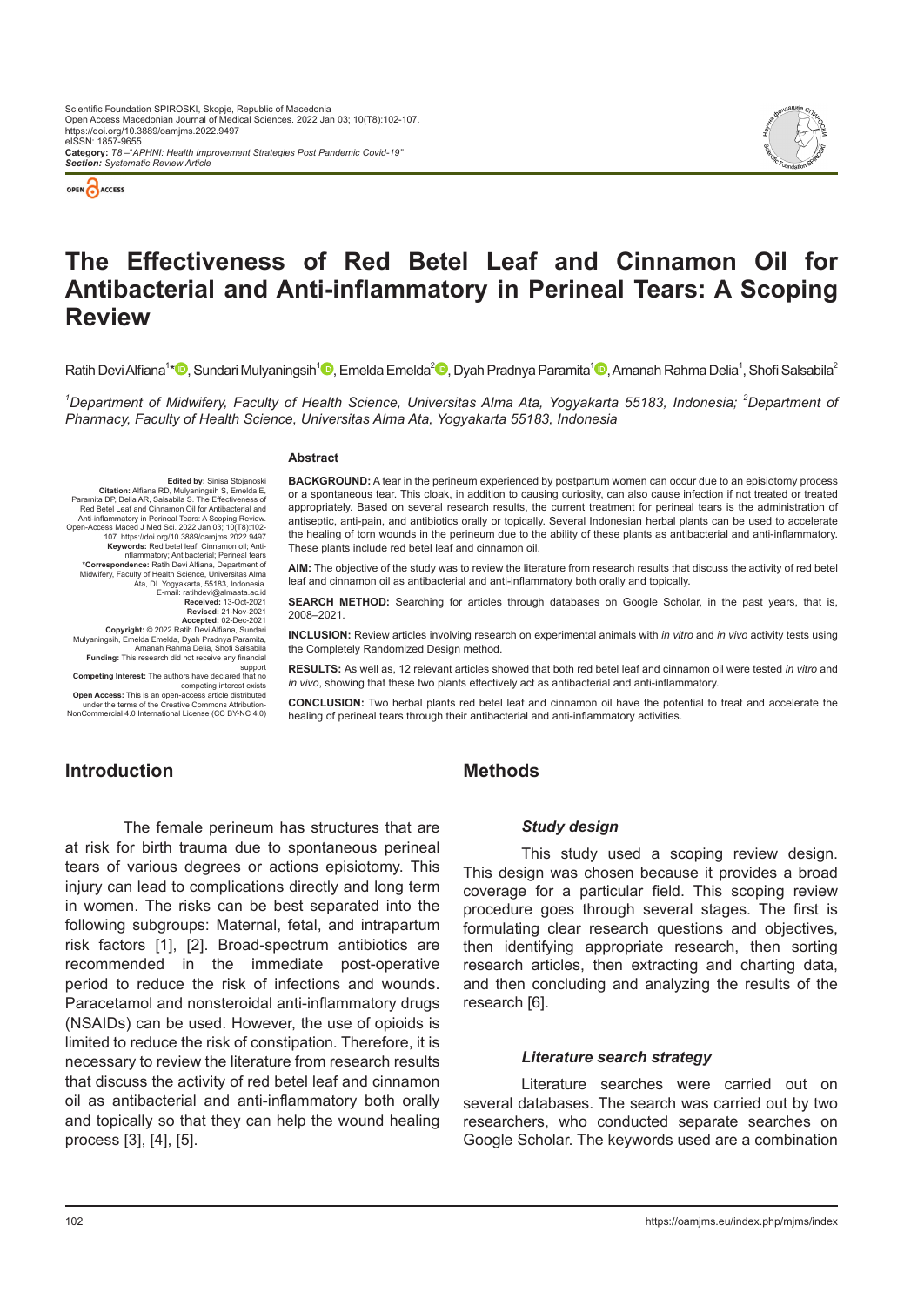of Medical Subheading (MESH) using Boolean's Logic to find the right article and specifics. The combination of MESH terms we use is: ("Red Betel Leaf as Antiinflammatory," "Red Betel Leaf as Antibacterial," and "Cinnamon Oil as Anti-inflammatory") and "Cinnamon Oil as Antibacterial."

### *Identification and selection relevant articles*

The search results of the two researchers then compared with the team and then discuss if there were any differences which were then discussed and made a decision to get the same number of searches. Articles that meet the criteria are entered into a chart (PRISMA) to report search progress (Figure 1).



*Figure 1: PRISMA flowchart for scoping review*

#### *Inclusion criteria*

The following criteria were included in the study:

- 1. Research that aims to determine the content of red betel leaf extract as antibacterial or anti-inflammatory
- 2. Research samples *in vivo* and *in vitro*
- 3. In English
- 4. Full-text articles

#### *Exclusion criteria*

We exclude articles that use the literature review method.

#### *Data extraction*

Articles under the inclusion criteria are put together, then extracted on an Excel worksheet. The data extracted include title, author, date of publication, country and region, research objectives, study design, targets of study, number of samples, study settings, data collection, key findings, research domain, and subdomain.

#### *Summarizing the findings*

All articles in the inclusion criteria were then summarized taking into account the findings regarding the content of red betel leaf and cinnamon oil and their effect on inhibiting bacterial growth in wounds. The methodological characteristics of the articles were also evaluated using an Excel spreadsheet. Each article will be rated on the research design, research target, sample, and results.

## **Results**

#### *Characteristic of published articles*

We include 12 articles based inclusion and exclusion criteria. The articles are published from Elsevier (2), Jurnal Ilmu Dasar (1), Journal of Pharmaceutical sciences and research (1), International Research Journal of Advanced Engineering and Science (1), Journal of Natural Remedies (1), IOP Conf. Series: Earth and Environmental Science (1), Journal of International Oral Health (1), Journal of Pharmaceutical Biology (1), BMC Journal (1), Journal of microbiology and immunology WILEY (1), and Proceedings of The 2<sup>nd</sup> Annual International Conference Syiah Kuala University (1).

#### *Data extraction of the included articles*

The article data information is detailed in Table 1, all articles discuss the findings regarding the content of red betel leaf and cinnamon oil and their effect on inhibiting bacterial growth in wounds. However, some articles not describe in detail the method and number of samples. This information will be explained clearly in Table 1.

## **Discussion**

Perineal trauma involves any type of damage to the female genitalia during labor, which can occur spontaneously or iatrogenically (through episiotomy or instrumental delivery) [7], [8]. More than 85% of females who undergo a vaginal birth will suffer from some degree of perineal tear, with 0.6–11% of all vaginal deliveries resulting in a third-degree or fourthdegree tear. Fortunately, the incidence of perineal tears decreases with subsequent births, from 90.4% in women who are nulliparous to 68.8% in women who are multiparous undergoing vaginal deliveries [9], [10]. While there is a high risk for perineal trauma following any vaginal birth, it is particularly important to note the risk factors that contribute to severe perineal tears (third degree and fourth degree). The risks can be best separated into the following subgroups: Maternal, fetal, and intrapartum risk factors [1], [2]. Perineal tears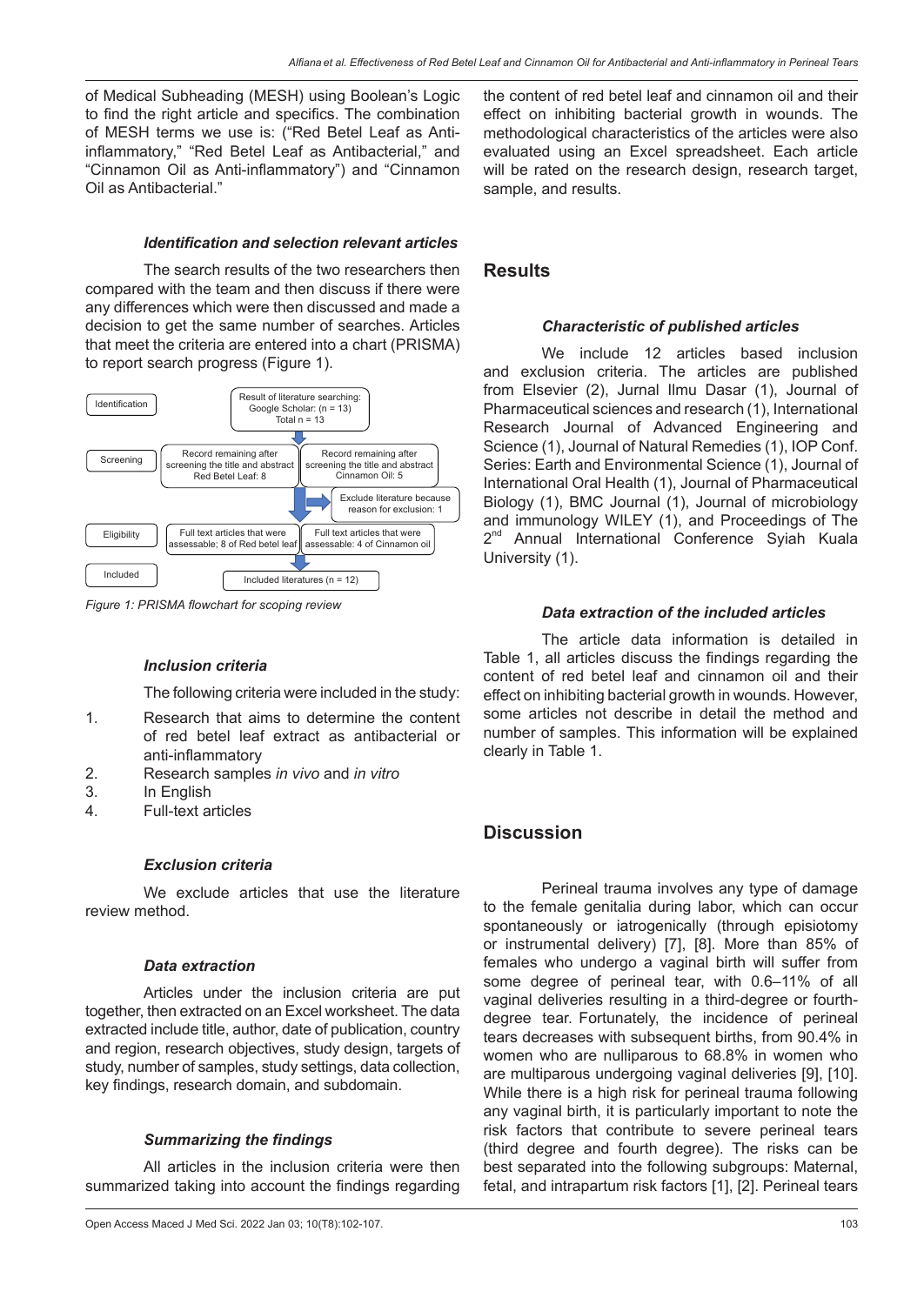#### **Table 1: Data extraction of the included articles (n = 12)**

| Author (s) and date Country/region<br>of publication |                      | Aim                                                                                                                                                                                                                                                                                                                                                                         | Extract          | Data collection                                                                                                                                                                                                                                                                                                                                                                                                                                                                                                                                                                  | Key findings                                                                                                                                                                                                                                                                                                                                                                                              |
|------------------------------------------------------|----------------------|-----------------------------------------------------------------------------------------------------------------------------------------------------------------------------------------------------------------------------------------------------------------------------------------------------------------------------------------------------------------------------|------------------|----------------------------------------------------------------------------------------------------------------------------------------------------------------------------------------------------------------------------------------------------------------------------------------------------------------------------------------------------------------------------------------------------------------------------------------------------------------------------------------------------------------------------------------------------------------------------------|-----------------------------------------------------------------------------------------------------------------------------------------------------------------------------------------------------------------------------------------------------------------------------------------------------------------------------------------------------------------------------------------------------------|
| Anugrahwati<br>et al., 2016                          | Indonesia            | To investigate separation process in<br>extraction of red betel leaves using<br>ethanol, followed by performing<br>cytotoxicity test on HeLa cell line from<br>cervix tumor/cancer.                                                                                                                                                                                         | Red betel leaves | Fresh leaves of red betel were picked, thinly cut and<br>dried in atmospheric air. First, dried leaves of red betel<br>were taken about 25 g and were extracted with ethanol<br>as a solvent using Soxhlet apparatus in temperature of<br>ca. 78°C. Second, this fraction was then concentrated<br>under reduced pressure using a rotary evaporator to<br>afford a concentrated extract. Then, the extract was<br>analyzed using GC-MS to identify its phytochemical<br>contents                                                                                                 | Bioactive compounds have<br>the potential to inhibit the<br>proliferation of HeLa cells.                                                                                                                                                                                                                                                                                                                  |
| Rinanda and Alga,<br>November 22-24,<br>2012         | Indonesia            | This research was conducted for test<br>the antibacterial activity of the red betel<br>leave extract against the growth of<br>MRSA.                                                                                                                                                                                                                                         | Red betel leaves | The test applied the Kirby-Bauer disk diffusion method<br>using Mueller-Hinton Agar (MHA)<br>medium, in accordance with the procedures of European<br>Committee on Antimicrobial<br>Susceptibility Testing/EUCAST                                                                                                                                                                                                                                                                                                                                                                | Red betel leaf extract<br>tested for concentration<br>showed antibacterial<br>activity against MRSA. The<br>higher the concentration of<br>the extract, the larger the<br>inhibition zone formed.                                                                                                                                                                                                         |
| Reveny, 2011                                         | Indonesia            | betel (Piper betel) antimicrobial Linn.)<br>from the n-hexane fraction ethanol<br>extract and ethyl acetate, against<br>Staphylococcus aureus, Escherichia<br>coli and Candida albicans, MIC value<br>testing, and content analysis chemical<br>thin-layer chromatography (TLC) for<br>identify the group of compounds that are<br>suspected have antimicrobial properties. |                  | This study aims to test the activity of red Red betel leaves Simplicia powder was macerated with 80% ethanol, left<br>at room temperature (28-32°C) for 2 days protected<br>from light and stirred frequently, then separated, the<br>pulp was macerated again with 80% ethanol solvent<br>and carried out in the same way as above until clear<br>maceration were obtained. Evaporation process using a<br>rotavapor until a thick ethanol extract was obtained, then<br>the extract was dried in a freeze dryer $(-40^{\circ}C)$ to obtain<br>a dry extract of red betel leaf. | the ethanol extract showed<br>a higher inhibitory effect<br>on Escherichia coli, while<br>the ethyl acetate fraction<br>showed a higher effect on<br>Staphylococcus aureus<br>and Candida albicans                                                                                                                                                                                                        |
| Li et al., October<br>2019                           | China                | The aim of our study was to explore<br>the effects of CEO on the composition<br>of intestinal microbiota in the mouse<br>model with dextran sodium sulfate<br>(DSS)-induced colitis. These results<br>would provide a reference for the better<br>use of CEO as a promising therapeutic<br>agent for IBD and other intestinal<br>dysfunctions.                              | Cinnamon oil     | The pure cinnamon essential oil (containing<br>approximately 68.95% cinnamaldehyde) was provided<br>by Professor Huang Qingrong (State University of New<br>Jersey, USA). Ceftriaxone sodium (CFT) was purchased<br>from Xi'an Seasons Biotechnology Co., Ltd. (Xi'an,<br>China). Dextran sodium sulfate (36-50 kDa, > 98%) was<br>purchased from Shanghai ZZBIO Co., Ltd. (Shanghai,<br>China).                                                                                                                                                                                 | Oral administration<br>of CEO enriched with<br>cinnamaldehyde effectively<br>reduces the development<br>of DSS-induced colitis.                                                                                                                                                                                                                                                                           |
| Kwon et al.,<br>November 14,<br>2019                 | Republic of<br>Korea | Identified that anti-tumor effect of<br>cinnamon extracts is also linked with<br>their enhanced pro-apoptotic activity by<br>inhibiting the activities of NFB and AP1<br>in mouse melanoma model.                                                                                                                                                                           | Cinnamon oil     | Dried Cinnamomum cassia bark (Hwajin Distribution<br>Co., Seoul, Korea) was pulverized and extracted for 3 h<br>in a hot water extractor. The extract was filtered and the<br>supernatant was concentrated with a rotary evaporator.<br>The extract was then freeze dried resulting in a powder<br>extract. The powder extract was suspended in sterilized<br>distilled water at appropriate concentrations.                                                                                                                                                                     | Cinnamon extract<br>strongly inhibits tumor cell<br>proliferation in vitro and<br>induces active cell death<br>of tumor cells by regulating<br>pro-apoptotic molecules<br>while inhibiting NF B<br>and AP1 activity. Oral<br>administration of cinnamon<br>extract in transplanted<br>melanoma models<br>significantly inhibited<br>tumor growth by the same<br>mechanism of action<br>observed in vitro. |
| Tung et al.,<br>September 03,<br>2010                | Taiwan               | The anti-inflammatory activity of leaf<br>essential oils and their main compounds<br>from seven origins of C. osmophloeum<br>was investigated here for the 1 <sup>st</sup> time.                                                                                                                                                                                            | Cinnamon oil     | The leaves of seven Cinnamomum osmophloeum<br>provenances (COA-COG) were collected at the end<br>of October 2005 from the Taiwan Sugar Company<br>Research Center located in Nantou County in Central<br>Taiwan. The species were confirmed by Yen-Ray Hsui<br>of the Taiwan Forestry Research Institute and voucher<br>specimens (CO0109, CO4407, CO1709, CO0403,<br>CO0902, CO0502, and CO0609) were deposited at the<br>laboratory of wood chemistry (School of Forestry and<br>Resource Conservation, National Taiwan University).                                           | Leaf essential oil of<br>cinnamaldehyde and<br>mixed types strongly<br>inhibited the production of<br>nitric oxide, with IC values<br>ranging from 9.7-15.5<br>g/mL. Furthermore,<br>trans-cinnamaldehyde<br>is responsible for<br>cinnamaldehyde-type<br>inhibitory activity, and<br>T-cadinol and -cadinol are<br>responsible for mixed-type<br>activity inhibition.                                    |
| Tung et al.,<br>September 10,<br>2008                | Taiwan               | The anti-inflammatory activity of leaf<br>essential oils and their main compounds<br>from seven origins of C. osmophloeum<br>is provided here for further testing                                                                                                                                                                                                           | Cinnamon oil     | The twigs of a 13-year-old C. osmophloeum Kaneh.<br>were collected at the end of July 2004 from the Taiwan<br>Sugar Company Research Center located in Nantou<br>County in Central Taiwan. Diameter of the twigs selected<br>was below 1.5 cm. The species was confirmed by Dr.<br>Yen-Ray Hsui of the Taiwan Forestry Research Institute<br>and voucher specimens were deposited at the laboratory<br>of wood chemistry (School of Forestry and Resource<br>Conservation, National Taiwan University).                                                                          | Cinnamon essential oil has<br>anti-inflammatory activity                                                                                                                                                                                                                                                                                                                                                  |
| Meidarlina et al.,<br>June 18, 2021                  | Indonesia            | This study carried out to assess<br>the efficacy of red betel leaf against<br>C. albicans over acrylic denture surface<br>as an herbal-based denture cleanser.                                                                                                                                                                                                              | Red betel leaves | The extraction of red betel leaves (P. crocatum) was<br>carried out by the maceration method, which was<br>immersed in a 96% ethanol solution for 1×24 h with a<br>1:4 ratio of ingredients and solvents. The resulting filtrate<br>was filtered with filter paper (Whatman no. 1).<br>The maceration process was repeated for 6 consecutive<br>days. The results of the filtrate from filtering with a filter<br>paper were evaporated by a rotary vacuum evaporator<br>at 40°C, and then, the extract was stored in a dark<br>container at 4°C [13].                           | Red betel leaf has efficacy<br>against C. albicans<br>compared to acrylic<br>denture surface at a<br>concentration of 30%.                                                                                                                                                                                                                                                                                |

*(contd...)*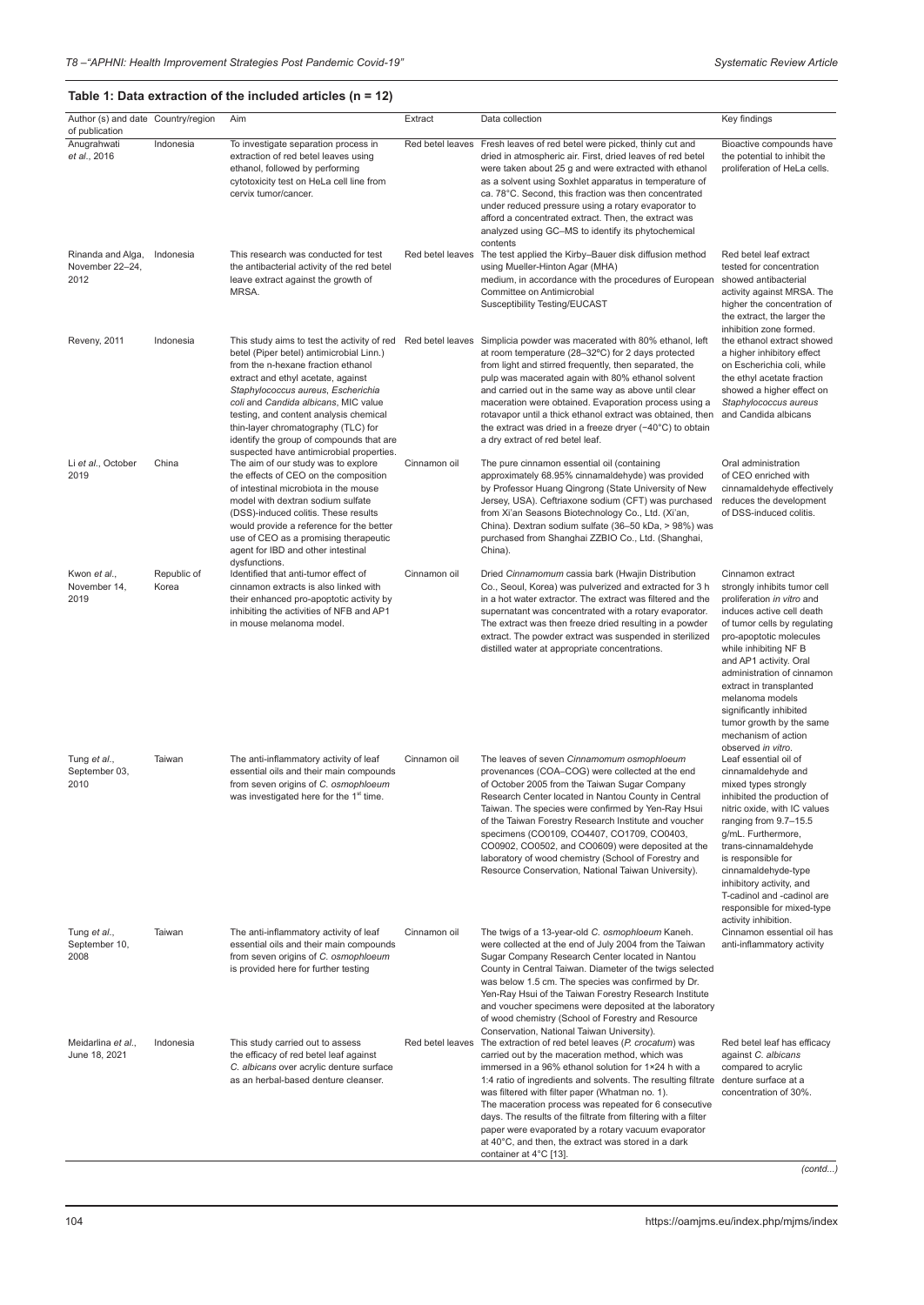| Author (s) and date Country/region |           | Aim                                                                                                                                                                                                                                                                          | Extract          | Data collection                                                                                                                                                                                                                                                                                                                                                                                                                                                                                                                                                                                                                                                                                                                              | Key findings                                                                                                                                                                                                                                                                                                    |
|------------------------------------|-----------|------------------------------------------------------------------------------------------------------------------------------------------------------------------------------------------------------------------------------------------------------------------------------|------------------|----------------------------------------------------------------------------------------------------------------------------------------------------------------------------------------------------------------------------------------------------------------------------------------------------------------------------------------------------------------------------------------------------------------------------------------------------------------------------------------------------------------------------------------------------------------------------------------------------------------------------------------------------------------------------------------------------------------------------------------------|-----------------------------------------------------------------------------------------------------------------------------------------------------------------------------------------------------------------------------------------------------------------------------------------------------------------|
| of publication                     |           |                                                                                                                                                                                                                                                                              |                  | A total of 10 g of 100% thick red betel leaf extract were<br>dissolved in dimethyl sulfoxide (DMSO) 25% and then<br>diluted with sterile distilled water to obtain concentrations<br>of 10%, 20%, 30%, and 40% with the dilution formula<br>C1.V1 = C2.V2 (C1: Initial concentration, C2: Desired<br>concentration, V1: Initial volume, and V2: Desired volume).                                                                                                                                                                                                                                                                                                                                                                             |                                                                                                                                                                                                                                                                                                                 |
| Hafizah et al.,<br>2021            | Indonesia | To identify the effects of red and green<br>betel by applying its ethanol extract<br>as an ingredient of soap. The use of<br>red betel and green betel is expected<br>to serve as a substitute of synthetic<br>antibacterial substances which are<br>commonly used nowadays. |                  | Red betel leaves Fresh betel leaves were washed clean then dried using<br>the oven at 40°C for 24 h, until the betel leaves became<br>dry. Dried betel leaves were crushed into powder using<br>a blender. Betel powder was soaked using 96% ethanol<br>with a ratio of 1:5 for 72 h. The separation of filtrate and<br>residue was carried out by filtering using filter paper.<br>Then, the filtrate was evaporated using a rotary vacuum<br>evaporator to separate the extract from the solvent                                                                                                                                                                                                                                           | Transparent soap with<br>the addition of 2.5%<br>red betel extract has<br>the best quality, as well<br>as organoleptic and<br>antibacterial activity<br>characteristics when<br>compared to other glycerin<br>bar soaps.                                                                                        |
| Pradikdo et al.,<br>February 2020  | Indonesia | Evaluated the effect of red betel leaf<br>extract (RBLE) as a feed additive on<br>gut and villi characteristics in broiler<br>chickens.                                                                                                                                      | Red betel leaves | Extraction of red betel leaf was carried out according<br>to the previous method [4]. Red betel leaf powder was<br>macerated for 24 hours with ethanol 70%. Ratio of red<br>betel with ethanol was 1:6. After that, red betel leaf<br>was extracted in the microwave oven for 10-15 min at<br>controlled temperature 40°C and then cooled down until<br>reach room temperature. After that, the liquid extract of<br>red betel leaf was obtained by filtering with sterile muslin<br>cloth.                                                                                                                                                                                                                                                  | The addition of RBLE<br>up to 1.5% did not have<br>a negative effect on the<br>characteristics of the<br>intestines and villi in broiler<br>chickens                                                                                                                                                            |
| Kusuma<br>et al., 2017             | Indonesia | Determine the antimicrobial activity of<br>red betel leaf ethanol extract as a natural<br>antiseptic against several airborne<br>pathogens as follows: Staphylococcus<br>aureus, Pseudomonas aeruginosa,<br>Escherichia coli, and Candida albicans.                          | Red betel leaves | Extraction of dried piper betel leaf was made by<br>maceration method. The antimicrobial activity of the<br>extract was tested using the agar diffusion method,<br>then continued with the determination of the minimum<br>inhibitory concentration test (MIC) carried out by the<br>macrodilution method. While the determination of the<br>minimum concentration of bactericide (MBC) was<br>carried out by subculture of overnight incubation results<br>of MIC results to Mueller-Hinton agar medium surface.<br>The minimum inhibition time required for each test<br>microbe was carried out by incubating the test medium<br>at a temperature range of 1.5-6 minutes, followed by<br>subculture to MHA using the streak plate method. | It can be concluded that<br>the red betel ethanol<br>extract is very effective as<br>a natural antiseptic against<br>airborne pathogens with<br>a minimum effective<br>inhibition time.                                                                                                                         |
| Lister<br>et al., 2020             | Indonesia | To determine the antioxidant activity of<br>red betel leaf extract (Piper crocatum<br>Ruiz and Pav.) (RBLE) compared<br>to eugenol and Hydroxychavicol<br>compounds.                                                                                                         | Red betel leaves | The radical scavenger DPPH, H 2 HAI scavenging,<br>ABTS reduction, and FRAP were tested for reduction.<br>Results: In scavenging DPPH, RBLE showed IC<br>2 values of 3.98 g/mL, eugenol 2.98 g/mL, and<br>hydroxycavikol of 18.00 g/mL. Meanwhile, H 2 HAI 2 50<br>scavenging activity showed IC values of RBLE, eugenol,<br>and hydroxycavikol of 186.33 g/mL, 97.36 g/mL, and<br>41.06 g/mL, respectively. The ABTS reduction test<br>showed IC 50 values of 38.43 g/mL, 181 g/mL, and<br>3.10 g/mL for RBLE, eugenol, and hydroxychavicol,<br>respectively. The highest FRAP reduction activity was<br>shown by eugenol with a concentration of 50 g/mL,<br>which was 424.67 M Fe (II)/µg.                                                | RBLE and its compounds<br>(eugenol and<br>hydroxychavicol) have<br>antioxidant activity as<br>indicated by the results<br>of DPPH scavenging,<br>H 2 HAI scavenging,<br>ABTS reduction, and<br>FRAP reduction tests.<br>However, RBLE had<br>the lowest antioxidant<br>activity compared to other<br>compounds. |

can be a cause of increased maternal morbidity and mortality. Perineal wound care behavior in postpartum women is very important. This is related to susceptibility to the incidence of postpartum infection. According to the results of research conducted by Lestari (2016), age is more dominantly related to the behavior of perineal wound care in postpartum women than parity [11]. Based on the results of research by Fatimah, (2018), which used the Wilcoxon signed-ranks test statistical test, the significant result was 0.0001, which means that there was a relationship between pregnant women who were educated about perineal massage and the implementation of perineal massage for pregnant women [12]. Broad-spectrum antibiotics are recommended in the immediate post-operative period to reduce the risk of infections and wound. Paracetamol and nonsteroidal anti-inflammatory drugs (NSAIDs) can be used. However, the use of opioids is limited to reduce the risk of constipation. Therefore, topical herbal medicines are needed that contain antibacterial and anti-inflammatory so that they can help the wound healing process [3], [4], [5].

**Table 1: (***Continued***)**

Analysis of red betel leaf extract and cinnamon oil in research Anugrahwati *et al*. (2016), Rinanda *et al*. (2012), Reveny *et al*. (2011), Li *et al*. (2019), Kwon *et al*. (2019), Tung *et al*. (2010), Tung *et al*. (2008), Meidarlina *et al*. (2021), Hafizah *et al*. (2021), Pradikdo *et al*. (2020), Kusuma *et al*. (2017), and Lister *et al*. (2020) overall showed that the bioactive compounds from red betel leaf and cinnamon oil have the potential to inhibit the proliferative process, antibacterial, and anti-inflammatory activity. In line with the results of the research by Emelda *et al*. (2021), the results showed that the combination of cinnamon oil and red betel decreased the area and percentage of the wound, decreased the inflammatory cell infiltration, and increased the vascular endothelial growth factor expression [13].

The research conducted by Anugrahwati *et al*. (2016) which aims to investigate the separation process in extraction of red betel leaves using ethanol, followed by performing a cytotoxicity test on HeLa cell line from cervical tumor/cancer, it was found bioactive

Open Access Maced J Med Sci. 2022 Jan 03; 10(T8):102-107. 105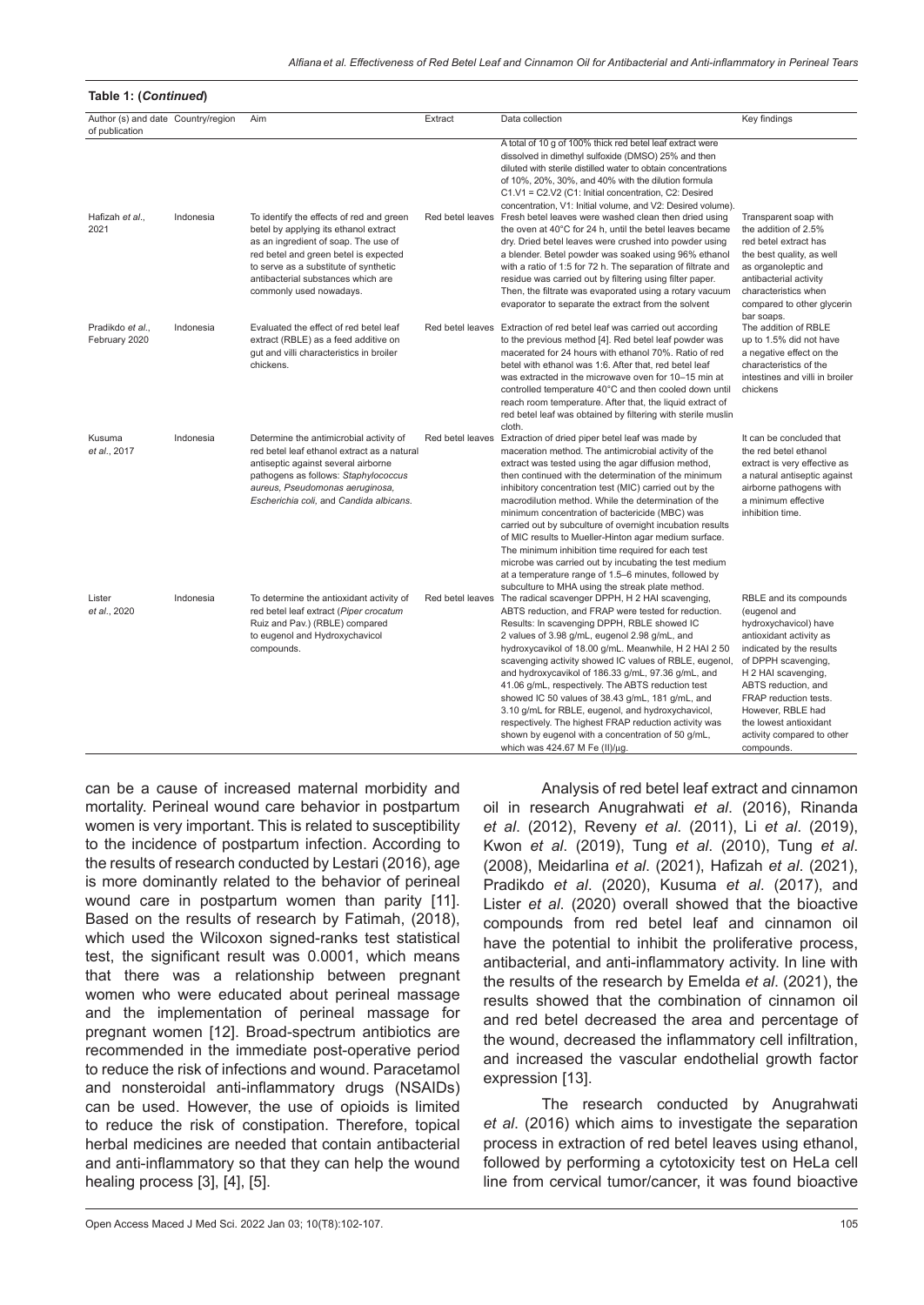compounds potential to inhibit the proliferation of HeLa cells [14]. Furthermore, research conducted by Rinanda *et al.* (2012) and aimed to test the antibacterial activity of the red betel leave extract against the growth of MRSA. The results of the red betel leaf extract that was tested for concentration showed antibacterial activity against MRSA. The higher the concentration of the extract, the larger the inhibition zone formed [15]. The results of the study Reveny (2011) aimed to test the antimicrobial activity of red betel from the ethanolic extract of the n-hexane and ethyl acetate fractions, against *Staphylococcus aureus, Escherichia coli,* and *Candida albicans*, MIC value testing, and content analysis, showed that the ethanol extract showed a higher inhibitory effect on *Escherichia coli*, while the ethyl acetate fraction showed a higher effect on *Staphylococcus aureus* and *Candida albicans* [16].

Activity of red betel leaf and cinnamon oil was further researched by Li *et al*. (2020) which aims to exploring the effects of CEO on the composition of intestinal microbiota in the mouse model with dextran sodium sulfate (DSS)-induced colitis. These results would provide a reference for the better use of CEO as a promising therapeutic agent for IBD and other intestinal dysfunctions. Results suggest that oral administration of CEO containing cinnamaldehyde, effectively reduces the development of DSS induced colitis. [17]. Furthermore, research from Kwon *et al*. (2019) which aims to identify that the effect of cinnamon extract as an anti-tumor shows an increase in its proapoptotic activity by inhibiting the activity of NFB and AP1 in mouse melanoma. Cinnamon strongly inhibits tumor cell proliferation *in vitro* and induces active cell death of tumor cells by regulating pro-apoptotic molecules while inhibiting NFB and AP1 activity. Oral administration of cinnamon extract in transplanted melanoma models significantly inhibited tumor growth by the same mechanism of action observed *in vitro* [18]. In line with the research conducted by Tung *et al*. (2010) which aimed to be investigated here for the first time of the anti-inflammatory activity of leaf essential oils and their main compounds from seven origins of *C. osmophloeum*, the results obtained leaf essential oil of cinnamaldehyde and mixed types strongly inhibited the production of nitric oxide, with IC values ranging from 9.7 to 15.5 g/mL. Furthermore, trans-cinnamaldehyde is responsible for cinnamaldehyde-type inhibitory activity, and T-cadinol is responsible for mixed-type activity inhibition [19].

A similar study conducted by Tung *et al*. (2008) with the aim of providing here for further testing of the anti-inflammatory activity of leaf essential oils and their main compounds from seven origins of *C. osmophloeum*, obtained the results that *Cinnamon* essential oil has anti-inflammatory properties-inflammatory activity [20]. Similar activity in red betel leaf extract from a study Meidarlina *et al*. (2021) which aims to assess the efficacy of red betel leaf as an herbal-based denture cleanser on the growth of *C. albicans* on the surface of acrylic dentures got the results that red betel leaf has efficacy against *C. albicans* compared to acrylic denture surface at a concentration of 30% [21]. The effectiveness of red betel leaf is also proven from research by Hafizah *et al*. (2021) which aims to identify the effects of red betel leaf and green betel leaf by applying its ethanol extract as an ingredient of soap. The use of red betel and green betel is expected to serve as a substitute of synthetic antibacterial substances which are commonly used nowadays. That, transparent soap with the addition of 2.5% red betel extract has the best quality, as well as organoleptic and antibacterial activity characteristics when compared to other glycerin bar soaps [22].

The effectiveness of red betel leaf extract (RBLE) as a feed additive on gut and villi characteristics in broiler chickens was also investigated. The results showed that the addition of RBLE up to 1.5% did not have a negative effect on the characteristics of the intestines and villi in broiler chickens [23]. The effectiveness of the same red betel leaf is proven by research Kusuma *et al*. (2017) which aims to determine the antimicrobial activity of red betel leaf ethanol extract as a natural antiseptic against several airborne pathogens as follows: *Staphylococcus aureus, Pseudomonas aeruginosa, Escherichia coli,* and *Candida albicans*. Showing the result, it can be concluded that the red betel ethanol extract is very effective as a natural antiseptic against airborne pathogens with a minimum effective inhibition time [24]. The last article from Lister *et al*. (2020) aimed to determine the antioxidant activity of red betel leaf extract (*Piper crocatum* Ruiz and Pav.) (RBLE) compared to eugenol and hydroxycavikol compounds. RBLE and its compounds (eugenol and hydroxychavicol) were produced which have antioxidant activity, as indicated by the results of the scavenging activity test on DPPH and H2 HAI, and reduction test on ABTS and FR. However, RBLE has the lowest antioxidant activity compared to other compounds [25].

## **Conclusion**

Two herbal plants red betel leaf and cinnamon oil have the potential to treat and accelerate the healing of perineal tears through their antibacterial and antiinflammatory activities.

## **Acknowledgments**

All authors would like to thank the committee and judges in APHNI International Conferences of Alma Ata University.